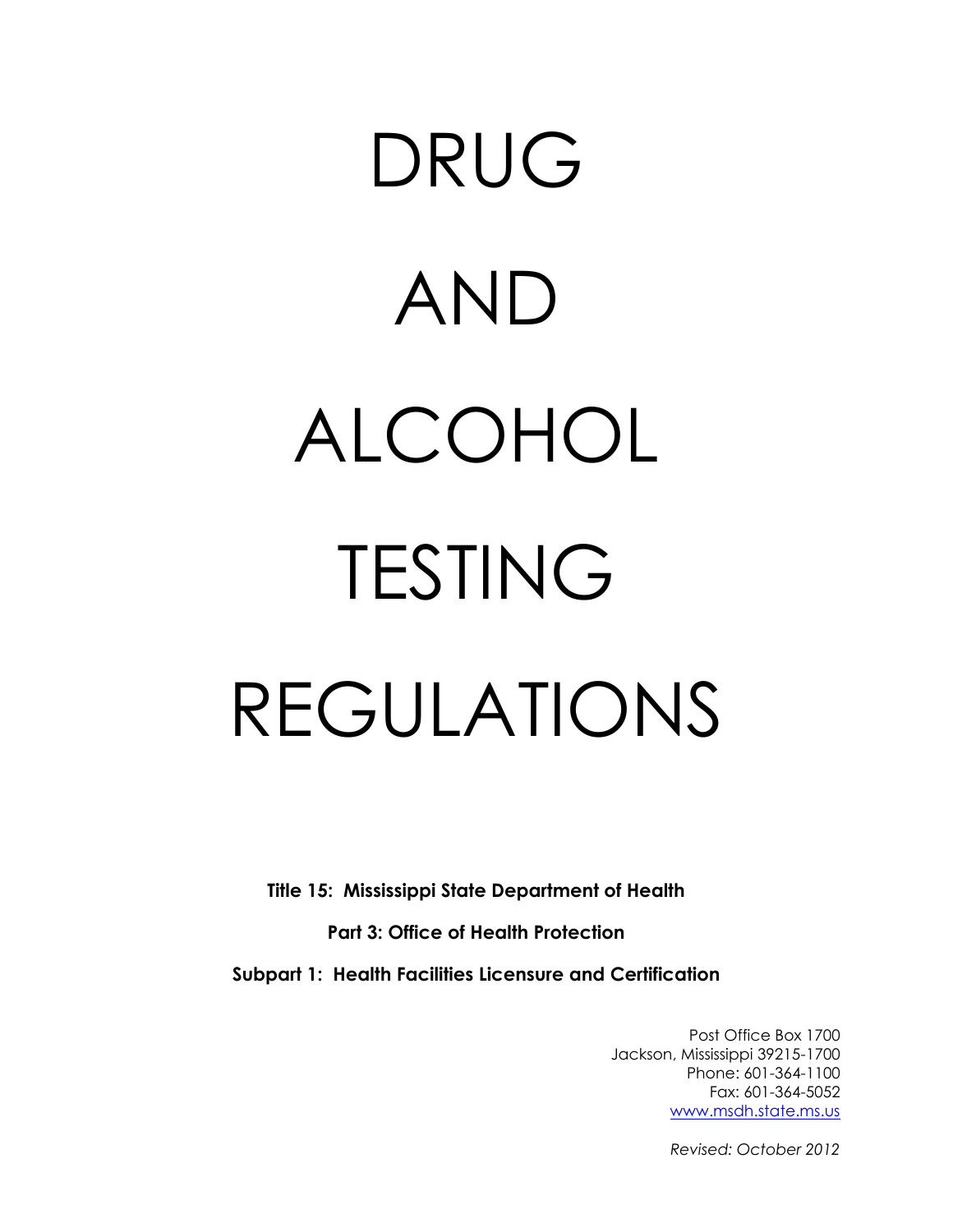# **CHAPTER 53 DRUG AND ALCOHOL TESTING REGULATIONS**

# **Subchapter 1 AUTHORITY AND PURPOSE**.

Rule 53.1.1 The following rules and regulations for drug and alcohol testing of employees and job applicants by public and private employers are duly adopted and promulgated by the Mississippi State Department of Health pursuant to the authority expressly conferred by the laws of the State of Mississippi at Sections 71-7-1, et. al., of the Mississippi Code of 1972, Ann., hereinafter referred to as "the Act."

### *SOURCE*: *Miss. Code Ann.* § 71-7-21

- Rule 53.1.2 The purpose of these rules and regulations is to promulgate standards and guidelines concerning:
	- 1. Standards for drug and alcohol testing, laboratory certification, suspension and revocation of certification;
	- 2. Body specimens that are appropriate for drug and alcohol testing;
	- 3. Retention and storage procedures to ensure reliable results on confirmation tests and retests;
	- 4. Initial drug and alcohol tests and confirmation tests; and
	- 5. Standard language to be included in employer's drug and alcohol testing notices concerning:
		- a. A statement advising the employee of the existence of state statutes on employer drug and alcohol testing;
		- b. A general statement concerning confidentiality; and
		- c. Procedures for how employees can confidentially report the use of prescription or nonprescription medications prior to being tested.

### *SOURCE*: *Miss. Code Ann.* § 71-7-21

# **Subchapter 2 SCOPE.**

Rule 53.2.1 In the State of Mississippi, every public and private employer who voluntarily implements a drug and alcohol testing policy and program, pursuant to the Act, shall do so in accordance with these regulations. Any person or entity who collects specimens for drug and alcohol testing, who conducts initial and/or confirmation tests, or who conducts retests on specimens after a positive confirmation test, pursuant to the Act, shall do so in accordance with these regulations.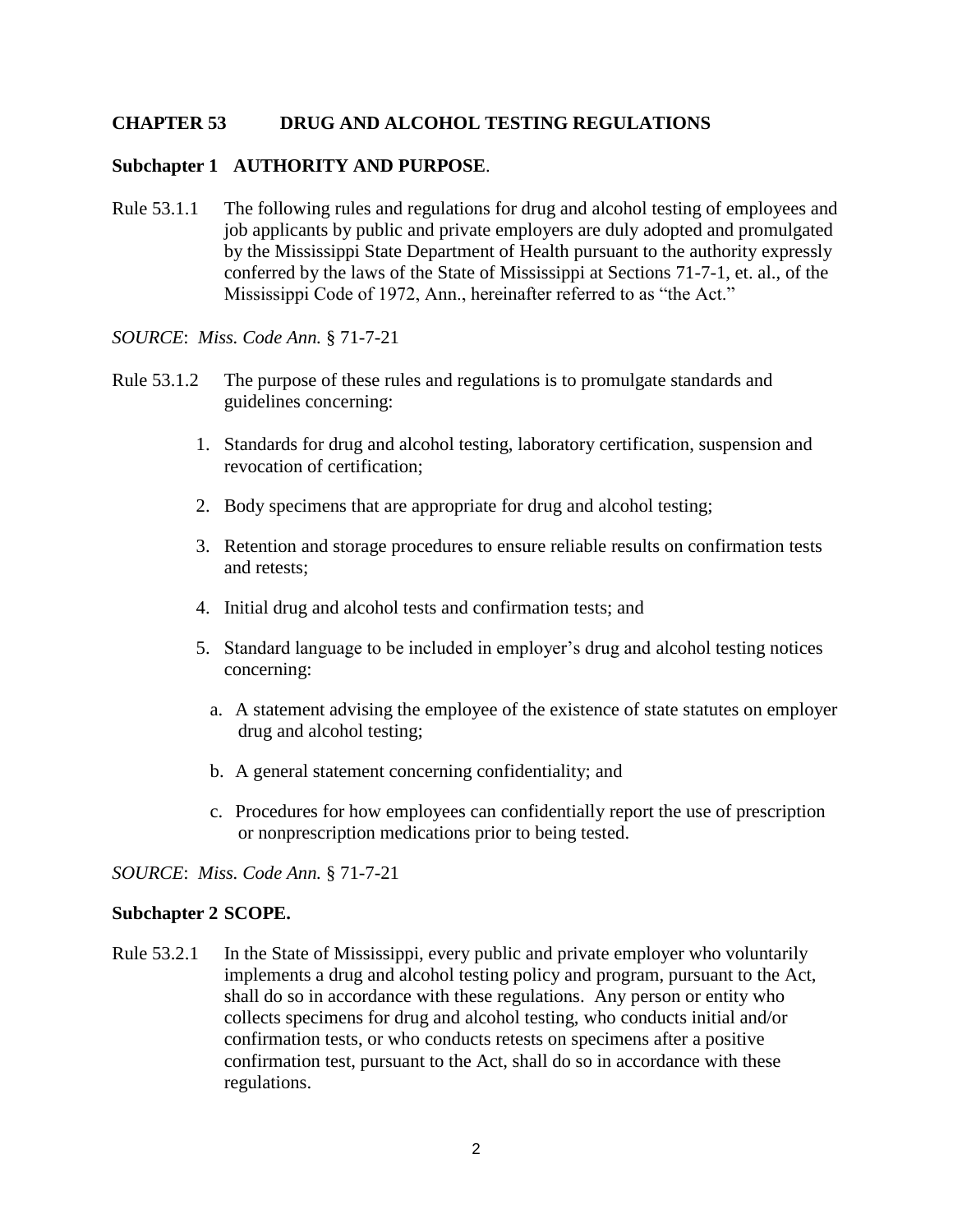*SOURCE*: *Miss. Code Ann.* § 71-7-21

# **Subchapter 3 DEFINITIONS.**

- Rule 53.3.1 **Alcohol**. Ethyl alcohol.
- *SOURCE*: *Miss. Code Ann.* § 71-7-21
- Rule 53.3.2 **The Act**. Sections 71-7-1, et.al., of the Mississippi Code of 1972, Ann.
- *SOURCE*: *Miss. Code Ann.* § 71-7-21
- Rule 53.3.3 **Board**. The Mississippi Board of Health.
- *SOURCE*: *Miss. Code Ann.* § 71-7-21
- Rule 53.3.4 **Confirmation Test**. A drug and alcohol test on a specimen to substantiate the results of a prior drug and alcohol test on the specimen. The confirmation test must use an alternate method of equal or greater specificity than that used in the previous drug and alcohol test.
- *SOURCE*: *Miss. Code Ann.* § 71-7-21
- Rule 53.3.5 **Department**. The Mississippi State Department of Health.
- *SOURCE*: *Miss. Code Ann.* § 71-7-21
- Rule 53.3.6 **Drug**. An illegal drug, or a prescription or nonprescription medication.
- *SOURCE*: *Miss. Code Ann.* § 71-7-21
- Rule 53.3.7 **Drug and Alcohol Test**. A chemical test administered for the purpose of determining the presence or absence of a drug or alcohol or their metabolites in a person's bodily fluids.
- *SOURCE*: *Miss. Code Ann.* § 71-7-21
- Rule 53.3.8 **Employee**. Any person who supplies a service for remuneration or pursuant to any contract for hire to a private or public employer in this state.
- *SOURCE*: *Miss. Code Ann.* § 71-7-21
- Rule 53.3.9 **Employer**. Any individual, organization or government body, subdivision or agency thereof, including partnership, association, trustee, estate, corporation, joint stock company, insurance company or legal representative, whether domestic or foreign, or the receiver, trustee in bankruptcy, trustee or successor thereof, and any common carrier by mail, motor, water, air or express company doing business in or operating within this state, or which has offered or may offer employment to one or more individuals in this state.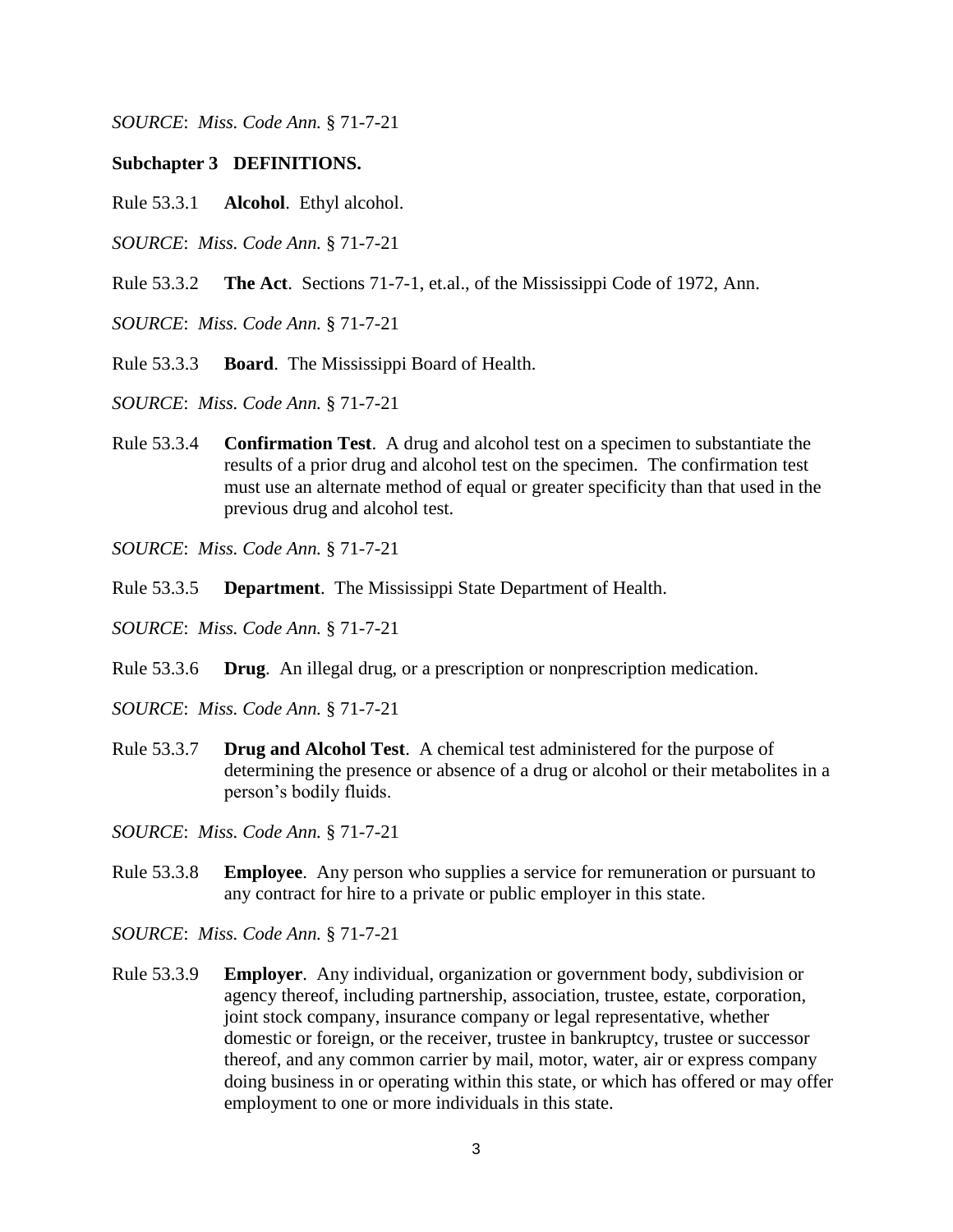*SOURCE*: *Miss. Code Ann.* § 71-7-21

Rule 53.3.10 **Illegal Drugs.** Any substance, other than alcohol, having psychological and/or physiological effects on a human being and that is not a prescription or nonprescription medication, including controlled dangerous substances and controlled substance analogs or volatile substances which produce the psychological and/or physiological effects of a controlled dangerous substance through deliberate introduction into the body.

*SOURCE*: *Miss. Code Ann.* § 71-7-21

Rule 53.3.11 **Initial Test**. An initial drug or alcohol test to determine the presence or absence of drugs or alcohol or their metabolites in specimens.

*SOURCE*: *Miss. Code Ann.* § 71-7-21

- Rule 53.3.12 **Laboratory**. Any laboratory that is currently certified or accredited by the federal Clinical Laboratory Improvement Act, as amended, by the federal Substance Abuse and Mental Health Services Administration, by the College of American Pathologists, or that has been deemed by the State Board of Health to have been certified or accredited by an appropriate federal agency, organization or another state.
- *SOURCE*: *Miss. Code Ann.* § 71-7-21
- Rule 53.3.13 **MRO**. Medical Review Officer.
- *SOURCE*: *Miss. Code Ann.* § 71-7-21
- Rule 53.3.14 **Medical Review Officer**. A licensed physician responsible for receiving laboratory results generated by an employer's drug and/or alcohol testing program who has knowledge of substance abuse disorders and has appropriate medical training to interpret and evaluate an individual's positive test result together with his or her medical history and any other relevant biomedical information.

*SOURCE*: *Miss. Code Ann.* § 71-7-21

Rule 53.3.15 **Nonprescription Medication**. A drug that is authorized pursuant to federal or state laws for general distribution and use without a prescription in the treatment of human diseases, ailments, or injuries.

*SOURCE*: *Miss. Code Ann.* § 71-7-21

Rule 53.3.16 **Prescription Medication**. A drug prescribed for use by a duly licensed physician, dentist or other medical practitioner licensed to issue prescriptions.

*SOURCE*: *Miss. Code Ann.* § 71-7-21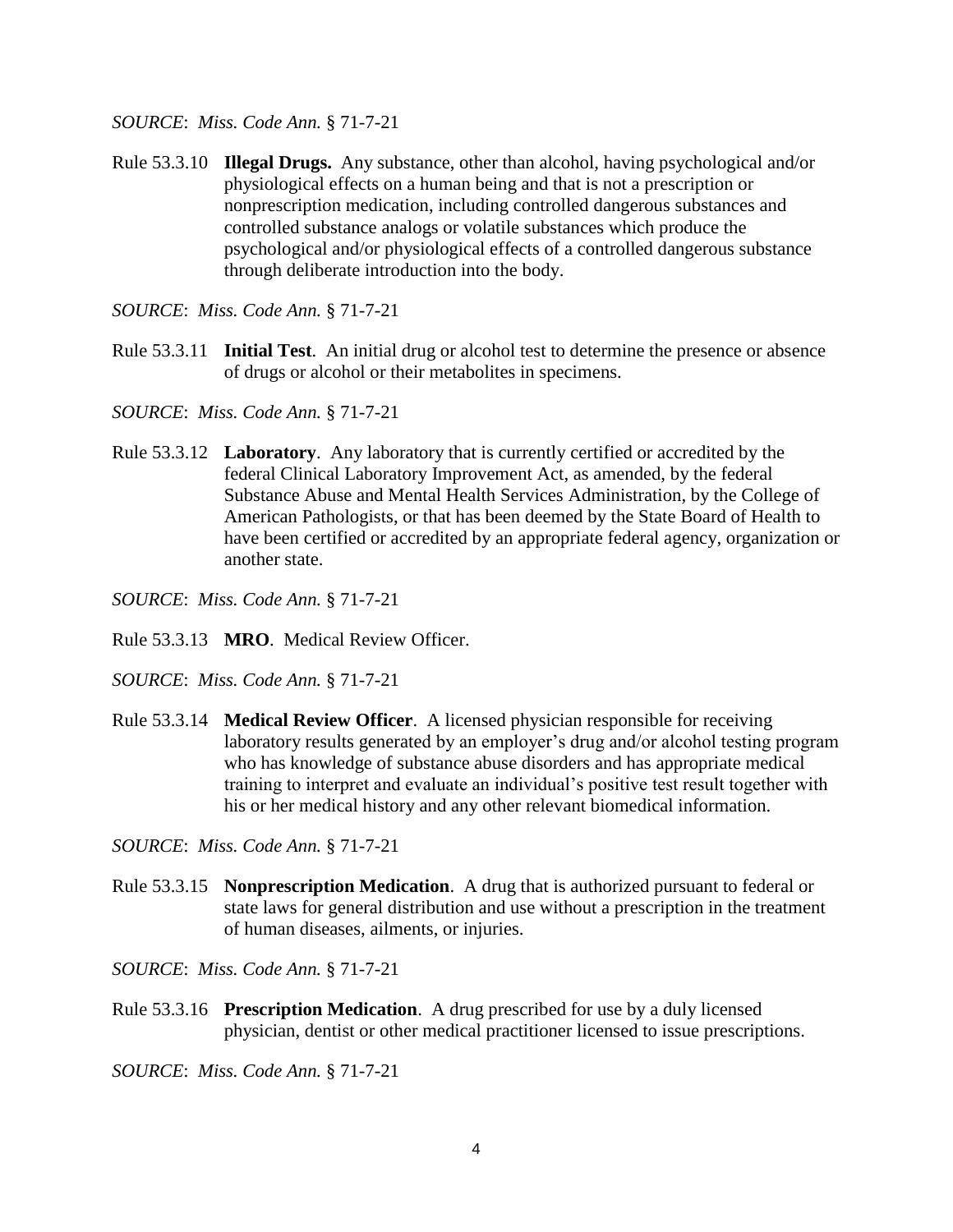Rule 53.3.17 **SAMHSA**. Substance Abuse and Mental Health Services Administration.

*SOURCE*: *Miss. Code Ann.* § 71-7-21

Rule 53.3.18 **Specimen**. A tissue or product of the human body chemically capable of revealing the presence of drugs in the human body.

*SOURCE*: *Miss. Code Ann.* § 71-7-21

### **Subchapter 4 THE DRUGS**.

Rule 53.4.1 An employer may include in its drug and alcohol testing protocols marijuana, cocaine, opiates, amphetamines, phencyclidine, alcohol and other controlled substances. However, if testing for controlled substances other than those specifically named above is conducted, testing for such substances can be done only if an appropriate federal agency has established an approved protocol and positive threshold for each such substance.

*SOURCE*: *Miss. Code Ann.* § 71-7-21

- Rule 53.4.2 Specimens collected under Department regulations may only be used to test for controlled substances designated for testing as described in this section and shall not be used to conduct any other analysis or test unless otherwise specifically authorized by Department regulations.
- *SOURCE*: *Miss. Code Ann.* § 71-7-21
- Rule 53.4.3 This section does not prohibit procedures reasonably incident to analysis of specimens for controlled substances (e.g., determination of pH or tests for specific gravity, creatinine concentration or presence of adulterants).

*SOURCE*: *Miss. Code Ann.* § 71-7-21

# **Subchapter 5 BODY SPECIMENS APPROPRIATE FOR DRUG AND ALCOHOL TESTING**.

Rule 53.5.1 **Drugs** - Urine for initial and confirmation tests.

*SOURCE*: *Miss. Code Ann.* § 71-7-21

Rule 53.5.2 **Alcohol** - Breath and/or saliva for initial tests; Blood for confirmation tests.

*SOURCE*: *Miss. Code Ann.* § 71-7-21

# **Subchapter 6 COLLECTION OF SPECIMENS; INITIAL TESTING AND ANALYSIS PROCEDURES**.

Rule 53.6.1 Employers who implement a drug and alcohol testing program pursuant to the Act shall contract with manufacturers, vendors, or other providers of drug and alcohol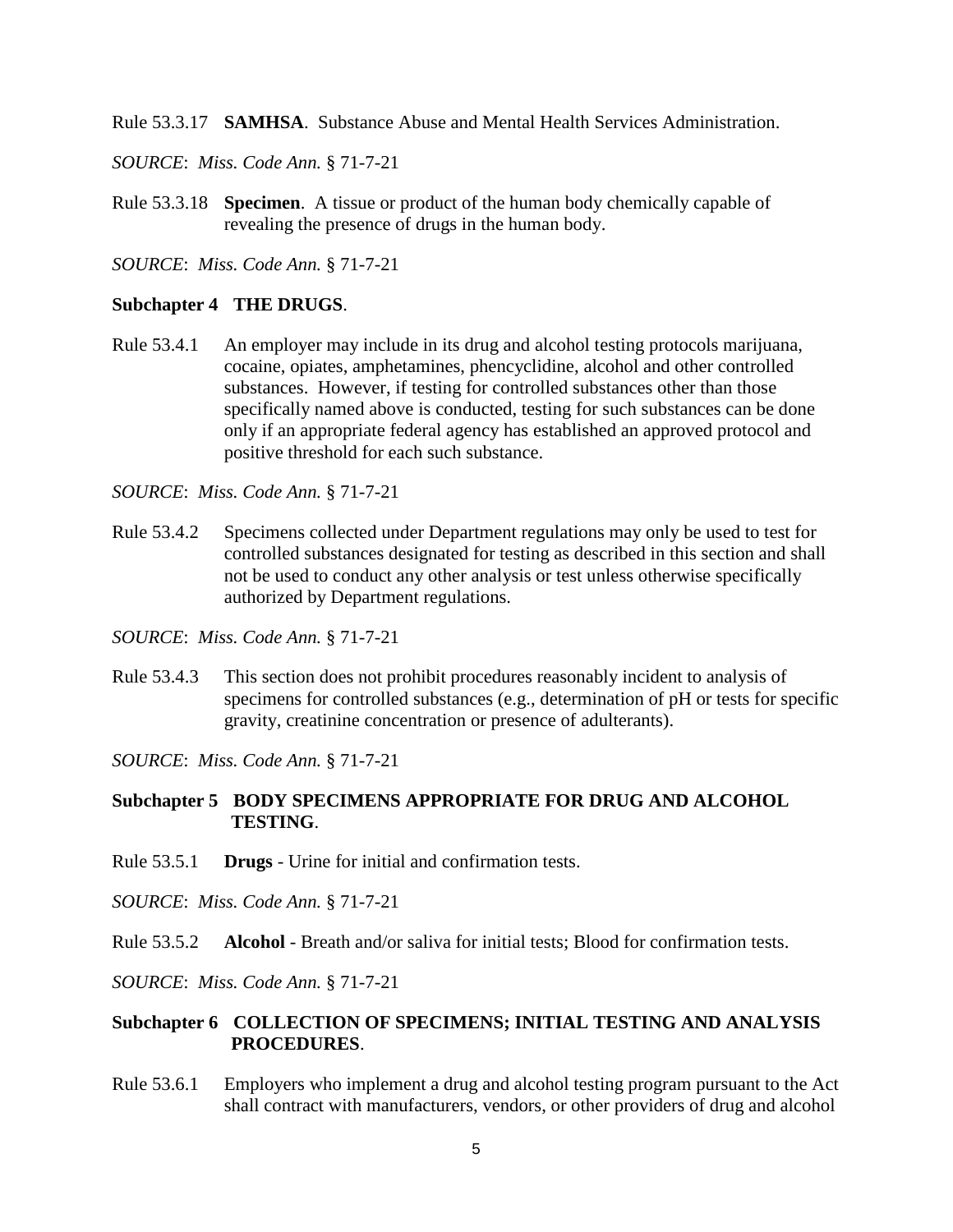testing devices, or with a laboratory, for the purpose of initial drug and alcohol testing of employees to:

- 1. Train employees of the employer implementing the drug and alcohol testing program in the collecting of specimens and the administering of initial tests; or
- 2. Provide the employer with personnel to collect specimens and administer the initial tests.

*SOURCE*: *Miss. Code Ann.* § 71-7-21

- Rule 53.6.2 A specimen for a drug and alcohol test may be taken by any of the following persons:
	- 1. A physician, a registered nurse or a licensed practical nurse;
	- 2. A qualified person employed by a laboratory;
	- 3. An employee or an independent contractor of the employer conducting a drug and alcohol testing program pursuant to the Act who has been trained in the collecting of specimens by a manufacturer, vendor, or other provider of drug and alcohol testing devices, or by a laboratory; or
	- 4. Any person deemed qualified by the State Board of Health.

*SOURCE*: *Miss. Code Ann.* § 71-7-21

- Rule 53.6.3 Any initial drug or alcohol test yielding a positive result shall be followed by an appropriate confirmation test.
- *SOURCE*: *Miss. Code Ann.* § 71-7-21

# **Subchapter 7 CONFIRMATION TEST - LABORATORY ANALYSIS PROCEDURES - REPORTING RESULTS**.

- Rule 53.7.1 Employers who implement a drug and alcohol testing program pursuant to the Act shall contract with a laboratory to conduct confirmation tests on specimens which produce a positive result in testing for drugs or alcohol in the initial.
- *SOURCE*: *Miss. Code Ann.* § 71-7-21
- Rule 53.7.2 Laboratories, as certified or accredited as defined herein, which conduct confirmation drug and alcohol tests are required to have the following:
	- 1. Methods of analysis and procedures to ensure reliable drug and alcohol testing results, including standards for initial tests and confirmation tests.
	- 2. Chain-of-custody procedures to ensure proper identification, labeling and handling of specimens being tested,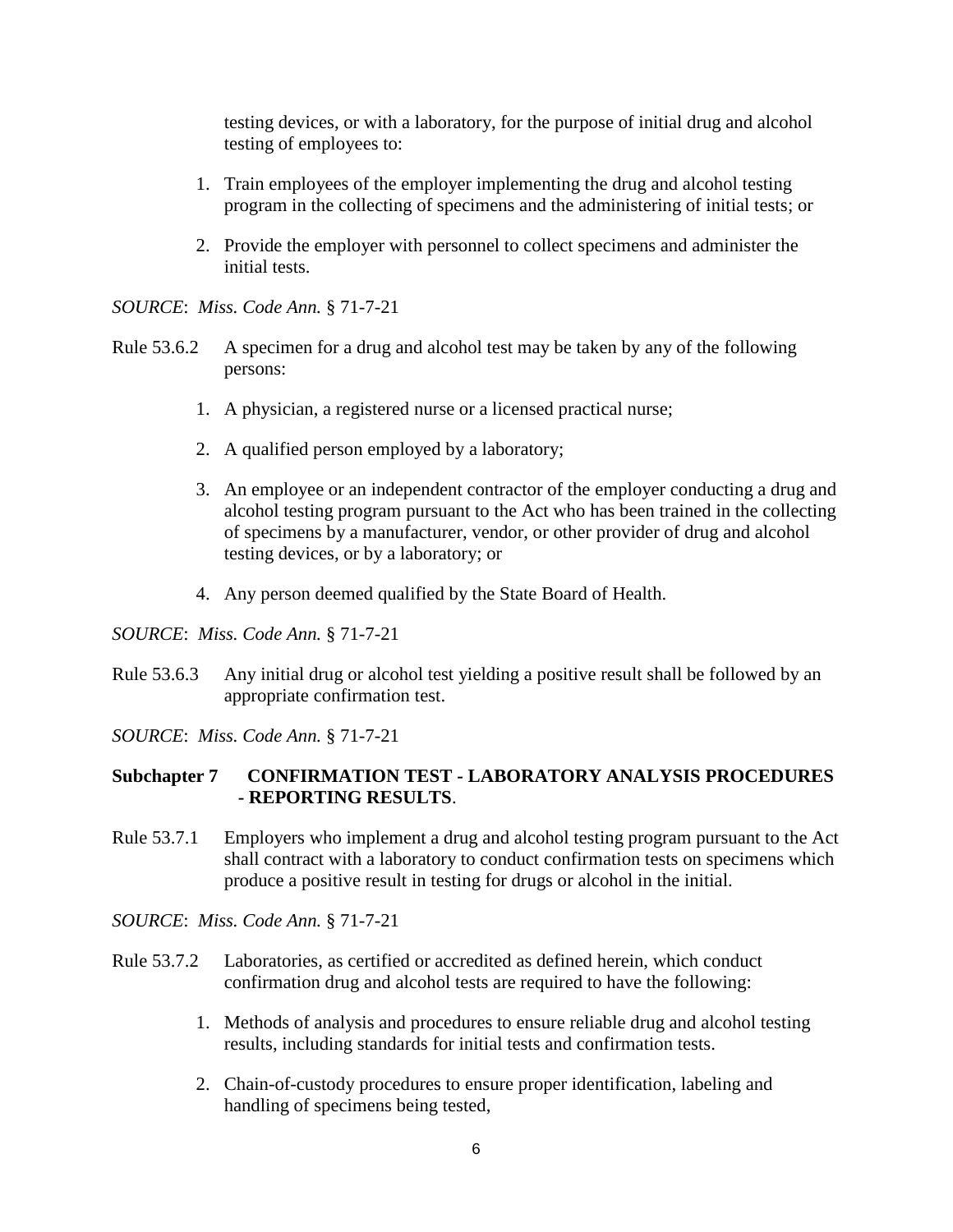- 3. Retention and storage procedures to ensure reliable results on confirmation tests and retests, and
- 4. Guidelines on how to establish cut-off detection levels for drugs or their metabolites for the purposes of determining a positive test result.

*SOURCE*: *Miss. Code Ann.* § 71-7-21

- Rule 53.7.3 Results of the confirmation test shall be reported by the laboratory to the employer's Medical Review Officer in accordance with the provisions set forth herein.
- *SOURCE*: *Miss. Code Ann.* § 71-7-21
- Rule 53.7.4 All employers shall have a Medical Review Officer who shall be responsible for receiving and interpreting laboratory results of drug and alcohol tests. Said MRO shall be the sole person authorized to review the results of such tests.

*SOURCE*: *Miss. Code Ann.* § 71-7-21

- Rule 53.7.5 The laboratory shall report confirmation test results to the employer's Medical Review Officer within an average of five (5) working days after receipt of the specimen by the laboratory. The report shall identify the drugs/metabolites tested for, whether positive or negative, the specimen number assigned by the employer, and the laboratory specimen identification number (accession number).
- *SOURCE*: *Miss. Code Ann.* § 71-7-21
- Rule 53.7.6 The laboratory shall report as negative all specimens that are negative on the initial test or negative on the confirmation test. Only specimens confirmed positive shall be reported positive for a specific drug or alcohol.
- *SOURCE*: *Miss. Code Ann.* § 71-7-21
- Rule 53.7.7 The laboratory shall send only to the Medical Review Officer the drug or alcohol testing results which, in the case of a report positive for drug or alcohol use, shall be signed by the individual responsible for day-to-day management of the laboratory or the individual responsible for attesting to the validity of the test reports.
- *SOURCE*: *Miss. Code Ann.* § 71-7-21
- Rule 53.7.8 Unless otherwise instructed by the employer in writing, all records pertaining to a given urine or blood specimen shall be retained by the drug testing laboratory for a minimum of 2 years.

*SOURCE*: *Miss. Code Ann.* § 71-7-21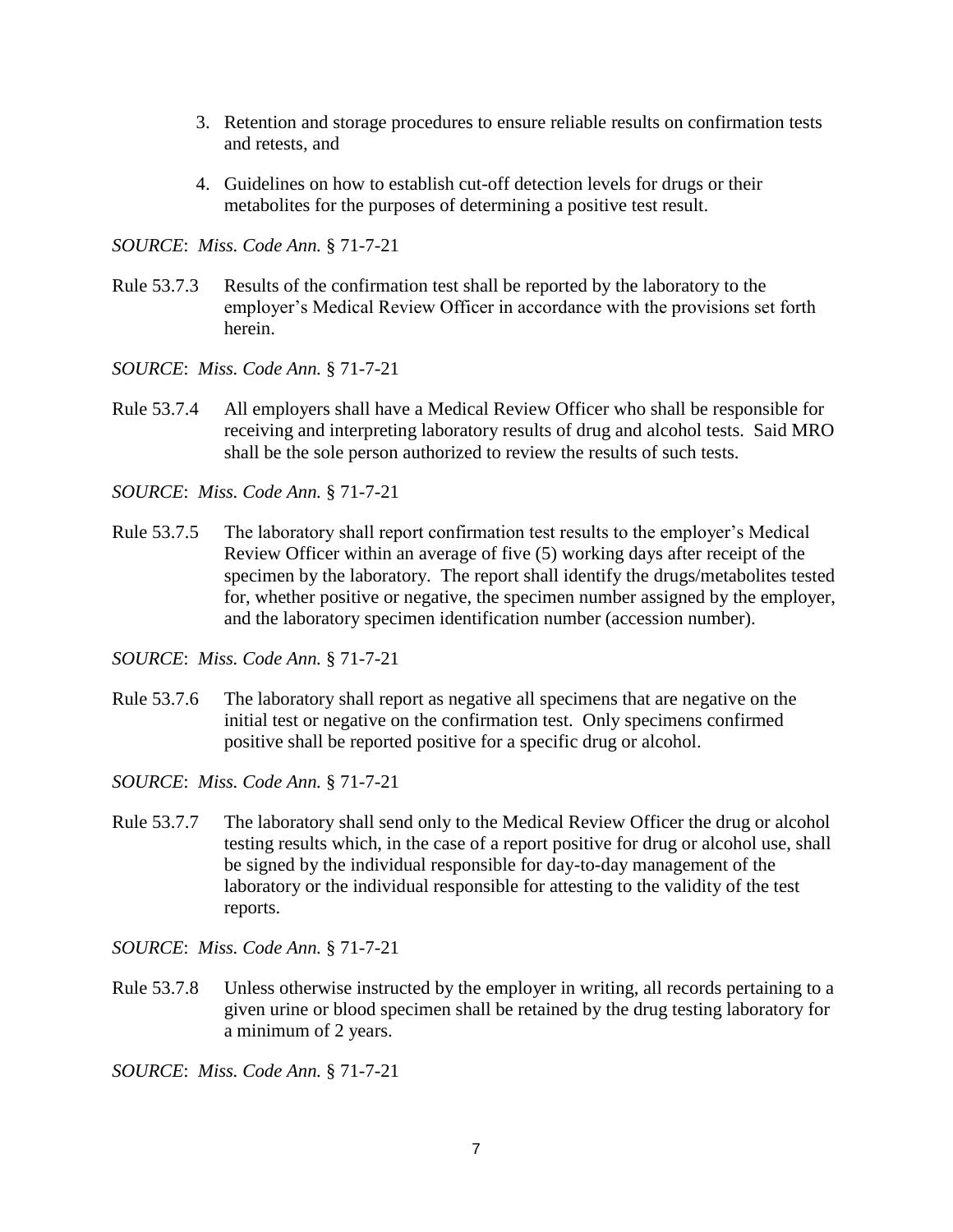Rule 53.7.9 Laboratories will preserve positive specimens in such a manner as to ensure that said specimens will be available for any necessary retests in accordance with the Act.

*SOURCE*: *Miss. Code Ann.* § 71-7-21

# **Subchapter 8 LABORATORY CERTIFICATION, SUSPENSION AND REVOCATION OF CERTIFICATION**.

Rule 53.8.1 A laboratory, as defined herein, is such a facility that is currently certified or accredited by the federal Clinical Laboratory Improvement Act, as amended, by the federal Substance Abuse and Mental Health Services Administration, by the College of American Pathologists, or that has been deemed by the State Board of Health to have been certified or accredited by an appropriate federal agency, organization or another state. Suspension and/or revocation of its standing as a laboratory by its certifying or accrediting body shall be deemed as suspension and/or revocation of its standing as a laboratory for the purposes of drug and alcohol testing.

*SOURCE*: *Miss. Code Ann.* § 71-7-21

# **Subchapter 9 STANDARD LANGUAGE**.

- Rule 53.9.1 Any employer in the State of Mississippi who utilizes an employee and/or job applicant drug and alcohol testing program, pursuant to the Act, shall in its written policy statement and notice to employees include as a part of such written policy statement and notice the following wording:
	- 1. You are hereby advised that (**Insert name of employer here**) has implemented a drug and alcohol policy and conducts a testing program, pursuant to Sections 71- 7-1, et.al., of the Mississippi Code of 1972, Ann. (hereinafter referred to as "the Act"), and you are hereby advised of the existence of said Act.
	- 2. All information, interviews, reports, statements, memoranda and test results, written or otherwise, received by (**Insert name of employer here**) through its drug and alcohol testing program are confidential communications and may not be used or received in evidence, obtained in discovery, or disclosed in any public or private proceedings, except in accordance with the Act and these regulations. Any information obtained by (**Insert name of employer here**) pursuant to the Act and these regulations shall be the property of the employer. (**Insert name of employer here**) shall not release to any person other than the employee or job applicant, or employer medical, supervisory or other personnel, as designated by (**Insert name of employer here**) on a need to know basis, information related to drug and alcohol test results unless: (a) The employee or job applicant has expressly, in writing, granted permission for (**Insert name of employer here**) to release such information; it is necessary to introduce a positive confirmed test result into an arbitration proceeding pursuant to a collective bargaining agreement, an administrative hearing under applicable state or local law, or a